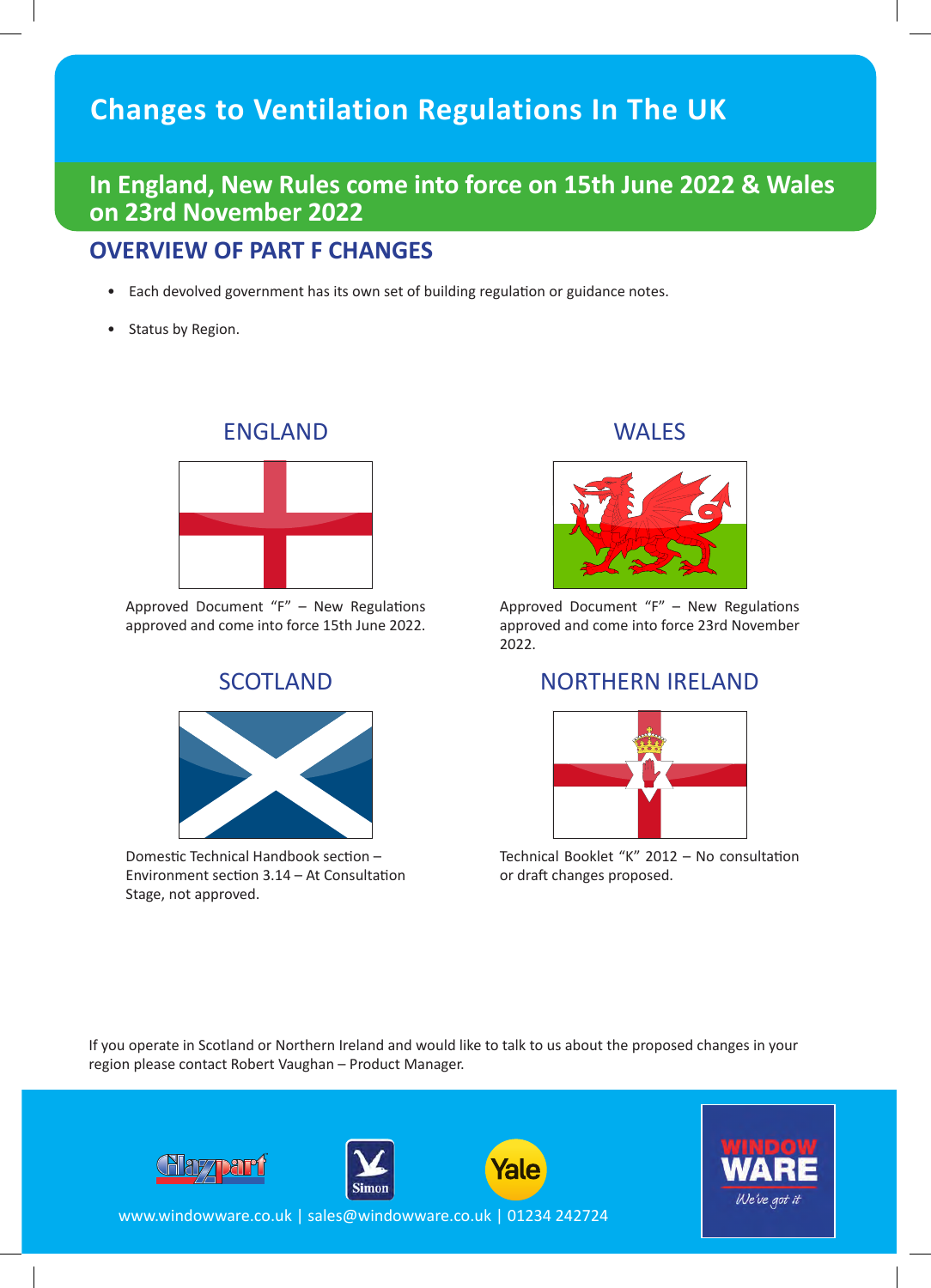# **Part F Building Regulations on Ventilation of new build properties are changing**

#### **Key Changes to Approved Document F In England from 15th June 2022 and Wales from 23rd November 2022**

## **HERE'S WHAT YOU NEED TO KNOW**

- Passive stack ventilation has been removed from guidance.
- • The minimum Equivalent Airflow (EA) of background ventilation (trickle vents/wall vents) and intermittent extractor fans has now been amended to individual room values rather than whole house figures.
- There has been an increase in the amount of background ventilation required for Continuous Mechanical Extract (MEV or dMEV).
- • No background ventilation required for Mechanical Extract with Heat Recovery as the system provides intake and extract ducts.
- The required level of Equivalent Area (EA) ventilation has increased significantly in all applications (see table below).

 *Example: the minimum requirement for airflow in habitable rooms in multi-story dwellings has increased from 5000mm2 EA to 8000mm2 EA. Equivalent Airflow (EA) measures the amount of airflow that can pass through a background ventilator such as a trickle vent.*

- Multiple trickle vents may be required to meet minimum airflow requirements.
- Night vents **do not count** and cannot be used as a method to provide background ventilation.

| <b>Room</b>                                                                                                                                                                                                                                                                                                                                                                                                                                                                                                                                                                                                                                                                                                                                                                                                                                                                                                                             | Minimum equivalent area (EA) of background ventilators <sup>(1)</sup> |                             |  |
|-----------------------------------------------------------------------------------------------------------------------------------------------------------------------------------------------------------------------------------------------------------------------------------------------------------------------------------------------------------------------------------------------------------------------------------------------------------------------------------------------------------------------------------------------------------------------------------------------------------------------------------------------------------------------------------------------------------------------------------------------------------------------------------------------------------------------------------------------------------------------------------------------------------------------------------------|-----------------------------------------------------------------------|-----------------------------|--|
|                                                                                                                                                                                                                                                                                                                                                                                                                                                                                                                                                                                                                                                                                                                                                                                                                                                                                                                                         | for dwellings with multiple floors                                    | for single storey dwellings |  |
| Habitable rooms <sup>(2)(3)</sup>                                                                                                                                                                                                                                                                                                                                                                                                                                                                                                                                                                                                                                                                                                                                                                                                                                                                                                       | $8,000$ mm <sup>2</sup>                                               | $10,000$ mm <sup>2</sup>    |  |
| Kitchen <sup>(2)(3)</sup>                                                                                                                                                                                                                                                                                                                                                                                                                                                                                                                                                                                                                                                                                                                                                                                                                                                                                                               | $8,000$ mm <sup>2</sup>                                               | $10,000$ mm <sup>2</sup>    |  |
| Utility room                                                                                                                                                                                                                                                                                                                                                                                                                                                                                                                                                                                                                                                                                                                                                                                                                                                                                                                            | No minimum                                                            | No minimum                  |  |
| Bathroom <sup>(4)</sup>                                                                                                                                                                                                                                                                                                                                                                                                                                                                                                                                                                                                                                                                                                                                                                                                                                                                                                                 | $4,000$ mm <sup>2</sup>                                               | $4,000$ mm <sup>2</sup>     |  |
| Sanitary accommodation                                                                                                                                                                                                                                                                                                                                                                                                                                                                                                                                                                                                                                                                                                                                                                                                                                                                                                                  | No minimum                                                            | No minimum                  |  |
| <b>Notes</b><br>1. The use of this table is not appropriate in any of the following situations and expert advice should be sought.<br>If the dwelling has only one exposed façade.<br>$\bullet$<br>If the dwelling has at least 70% of its openings on the same façade.<br>• If a kitchen has no windows or external façade through which a ventilator can be installed<br>2. Where a kitchen and living room accommodation are not separate rooms (i.e. open-plan), no fewer than three<br>ventilators of the same equivalent area as for other habitable rooms should be provided within the open-plan space.<br>3. The total number of ventilators installed in a dwelling's habitable rooms and kitchens should be no fewer than<br>five, except in one-bedroom properties, where there should be no fewer than four.<br>4. If a bathroom has no window or external façade through which a ventilator can be installed, the minimum |                                                                       |                             |  |
| equivalent area specified should be added to the ventilator sizes specified in other rooms.                                                                                                                                                                                                                                                                                                                                                                                                                                                                                                                                                                                                                                                                                                                                                                                                                                             |                                                                       |                             |  |
| <b><i><u>ale</u></i></b><br><b>Simon</b><br>We've got in<br>www.windowware.co.uk   sales@windowware.co.uk   01234 242724                                                                                                                                                                                                                                                                                                                                                                                                                                                                                                                                                                                                                                                                                                                                                                                                                |                                                                       |                             |  |

#### **Notes**

- 1. The use of this table is not appropriate in any of the following situations and expert advice should be sought.
	- If the dwelling has only one exposed façade.
	- If the dwelling has at least 70% of its openings on the same façade.
	- If a kitchen has no windows or external façade through which a ventilator can be installed
- 2. Where a kitchen and living room accommodation are not separate rooms (i.e. open-plan), no fewer than three ventilators of the same equivalent area as for other habitable rooms should be provided within the open-plan space.
- 3. The total number of ventilators installed in a dwelling's habitable rooms and kitchens should be no fewer than five, except in one-bedroom properties, where there should be no fewer than four.
- 4. If a bathroom has no window or external façade through which a ventilator can be installed, the minimum equivalent area specified should be added to the ventilator sizes specified in other rooms.







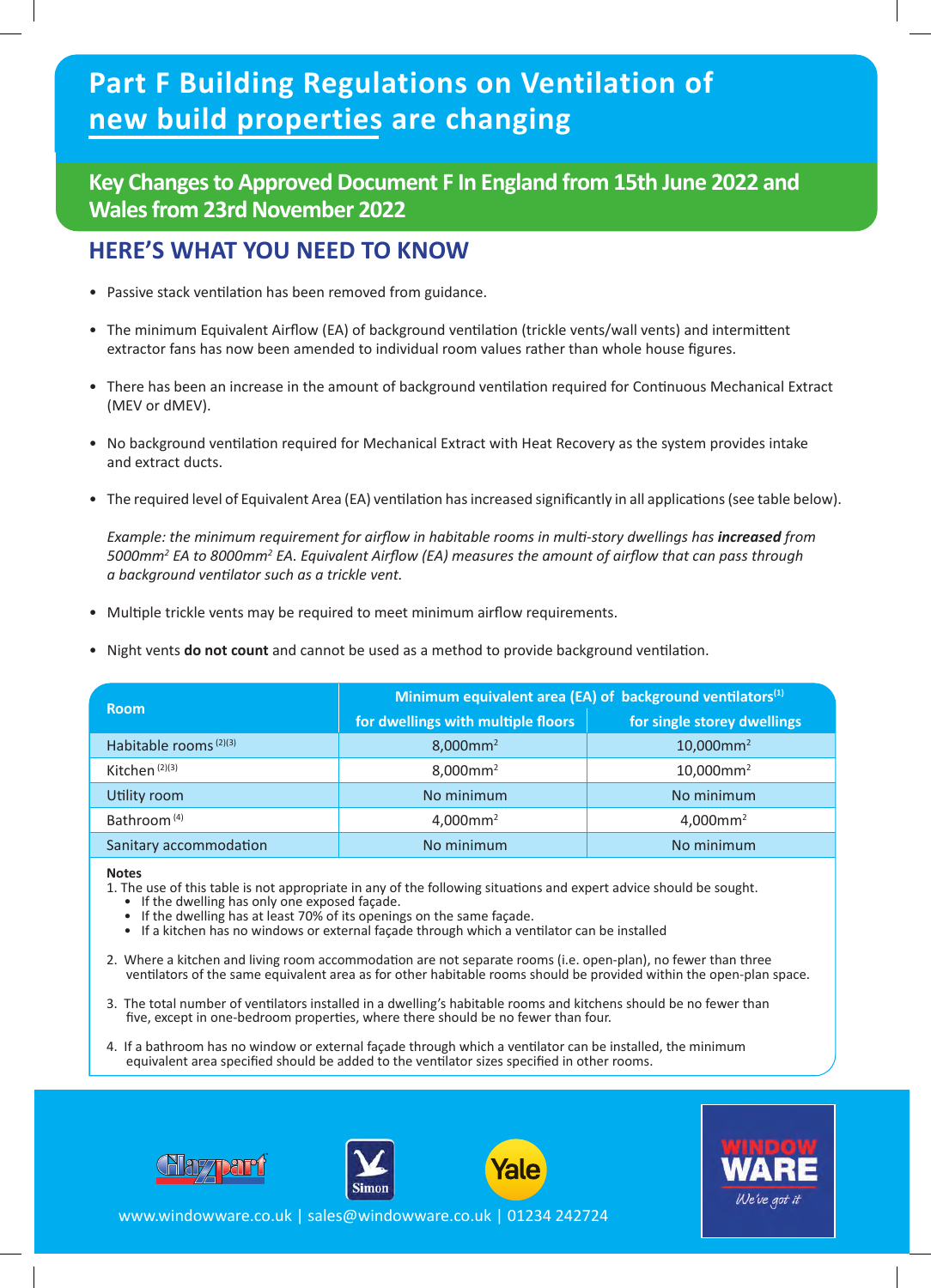# **Part F Building Regulations on Ventilation of existing properties undergoing refurbishment are changing**

#### **Key Changes to Approved Document F In England from 15th June 2022 and Wales from 23rd November 2022**

#### **HERE'S WHAT YOU NEED TO KNOW**

- • It is the responsibility of the Window Installer to ensure the installation meets the new requirements.
- • Existing dwellings undergoing refurbishment with replacement windows will require background (trickle) ventilation.

 Rule A. If the existing windows **have background ventilators**, the replacement windows should include ventilators. The new background ventilators should comply with the following conditions.

- Not be smaller than the background ventilators in the original window. If the current vent sizes are not known, rule B applies.
- • Be controllable either automatically or by the occupant.
- Rule B. If there are **no vents** in the existing windows, then the replacement windows must have vents fitted to meet the Part F requirement (see table below).
- Night vents **do not count and cannot** be used as a method to provide background ventilation.

| <b>Room</b>                       | Minimum equivalent area (EA) of background ventilators $(1)$ |                             |
|-----------------------------------|--------------------------------------------------------------|-----------------------------|
|                                   | for dwellings with multiple floors                           | for single storey dwellings |
| Habitable rooms <sup>(2)(3)</sup> | $8,000$ mm <sup>2</sup>                                      | $10,000$ mm <sup>2</sup>    |
| Kitchen $(2)(3)$                  | $8,000$ mm <sup>2</sup>                                      | $10,000$ mm <sup>2</sup>    |
| Utility room                      | No minimum                                                   | No minimum                  |
| Bathroom <sup>(4)</sup>           | $4,000$ mm <sup>2</sup>                                      | $4,000$ mm <sup>2</sup>     |
| Sanitary accommodation            | No minimum                                                   | No minimum                  |

#### **Notes**

- 1. The use of this table is not appropriate in any of the following situations and expert advice should be sought.
	- If the dwelling has only one exposed façade.
	- If the dwelling has at least 70% of its openings on the same façade.
	- • If a kitchen has no windows or external façade through which a ventilator can be installed
- 2. Where a kitchen and living room accommodation are not separate rooms (i.e. open-plan), no fewer than three ventilators of the same equivalent area as for other habitable rooms should be provided within the open-plan space.
- 3. The total number of ventilators installed in a dwelling's habitable rooms and kitchens should be no fewer than five, except in one-bedroom properties, where there should be no fewer than four.
- 4. If a bathroom has no window or external façade through which a ventilator can be installed, the minimum equivalent area specified should be added to the ventilator sizes specified in other rooms.